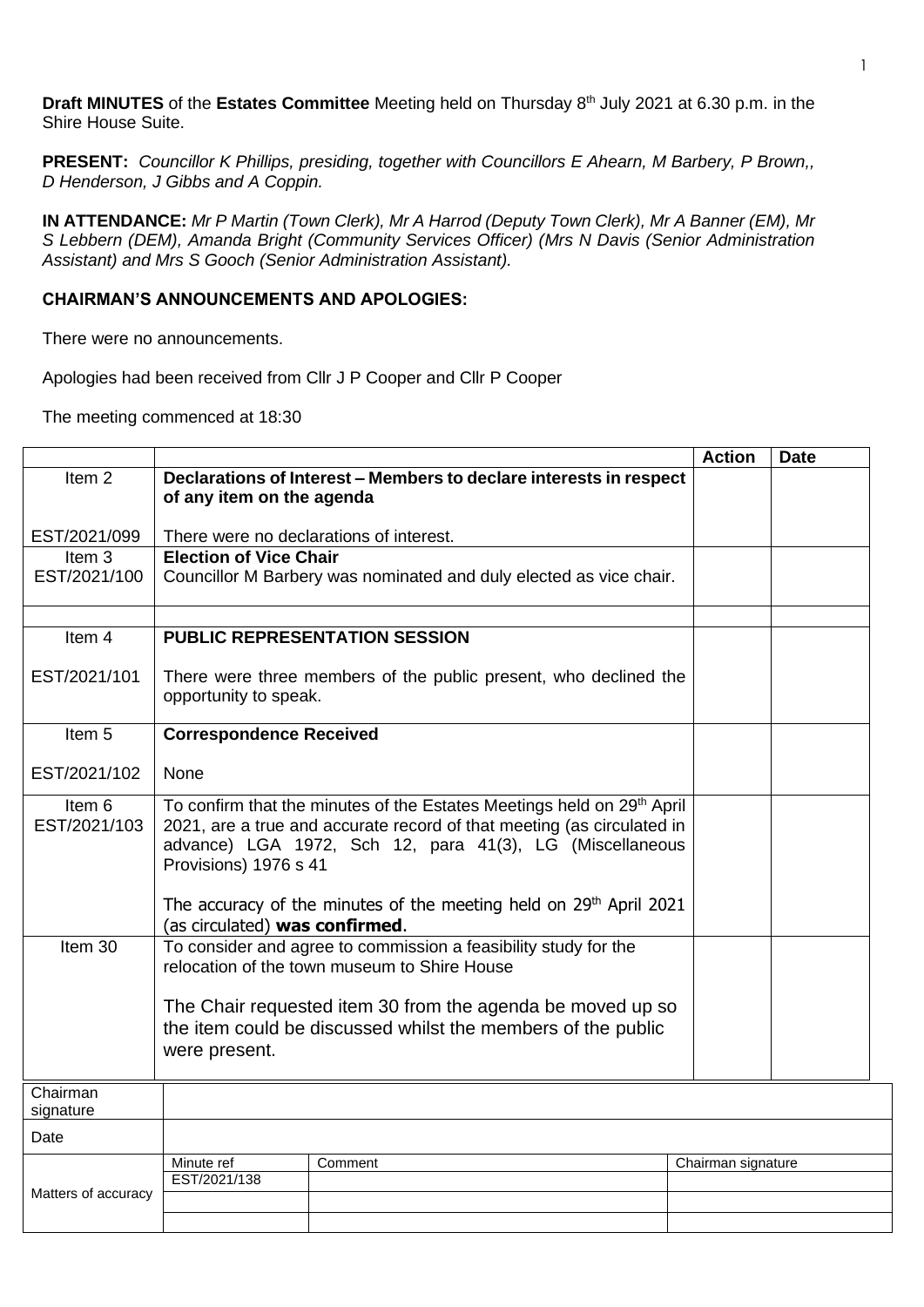| EST/2021/104           | The proposal was to commission a feasibility study to relocate<br>the town museum to Shire House.<br>It was RESOLVED:<br>To agree in principle to commission a feasibility study and a<br>small working party will be formed to take this item forward.                                                                                                                                                                                                                                                                                                                                    |                           | 22 July |          |     |
|------------------------|--------------------------------------------------------------------------------------------------------------------------------------------------------------------------------------------------------------------------------------------------------------------------------------------------------------------------------------------------------------------------------------------------------------------------------------------------------------------------------------------------------------------------------------------------------------------------------------------|---------------------------|---------|----------|-----|
|                        | Budget for the feasibility study will be considered at full Council<br>meeting on the 22 <sup>nd</sup> July 2021.                                                                                                                                                                                                                                                                                                                                                                                                                                                                          |                           |         | 2021     |     |
| Item 7<br>EST/2021/105 | To review any actions from the previous minutes                                                                                                                                                                                                                                                                                                                                                                                                                                                                                                                                            |                           |         |          |     |
| EST/2021/080           | To consider and agree the proposal that BTC<br>upgrade/improve the entrance signs to the town and<br>add floral displays. Cllr Barbery to liaise with an<br>experienced designer to draft a design for the signs<br>for consideration at next Full Council meeting.<br>It was RESOLVED<br>That these be completed by 15th August 2021 in time<br>for the Tour of Britain.<br>It was further RESOLVED<br>To delegate authority to EM to order plants so there<br>is time for them to become established within the<br>deadline.<br><b>Update</b> – progress has been made. But further work | <b>Cllr Barbery</b><br>EM | ongoing | 09/09/21 | ing |
| EST/2021/081           | is required on the BTC logo and designs.<br>To consider and agree an enquiry from St. Tudy<br>Parish Council relating to Satellite Cemeteries.<br>It was RESOLVED<br>To delegate authority to EM/DEM to have a discussion<br>with St Tudy Parish Council and scope out the<br>opportunity.<br><b>Update – EM team are waiting to hear back from St</b><br>Tudy Parish Council and will report back after that<br>time.                                                                                                                                                                     | EM/DEM                    | ongoing | 09/09/21 |     |
| EST/2021/082           | To consider an update relating to Priory Park Pond<br>Water Quality, following the meeting with Councillors<br>and Consultant on 1.4.21.<br>It was RESOLVED<br>To delegate authority to the EM to spend up to £3000<br>to engage the consultant and gather evidence to<br>progress this issue.<br><b>Update - work is ongoing but need two weeks of dry</b><br>conditions for sampling to commence. Further work<br>will be carried out during August/September.                                                                                                                           | <b>EM</b>                 | ongoing | 09/9/21  |     |

| Chairman<br>signature |              |         |                    |
|-----------------------|--------------|---------|--------------------|
| Date                  |              |         |                    |
|                       | Minute ref   | Comment | Chairman signature |
|                       | EST/2021/138 |         |                    |
| Matters of accuracy   |              |         |                    |
|                       |              |         |                    |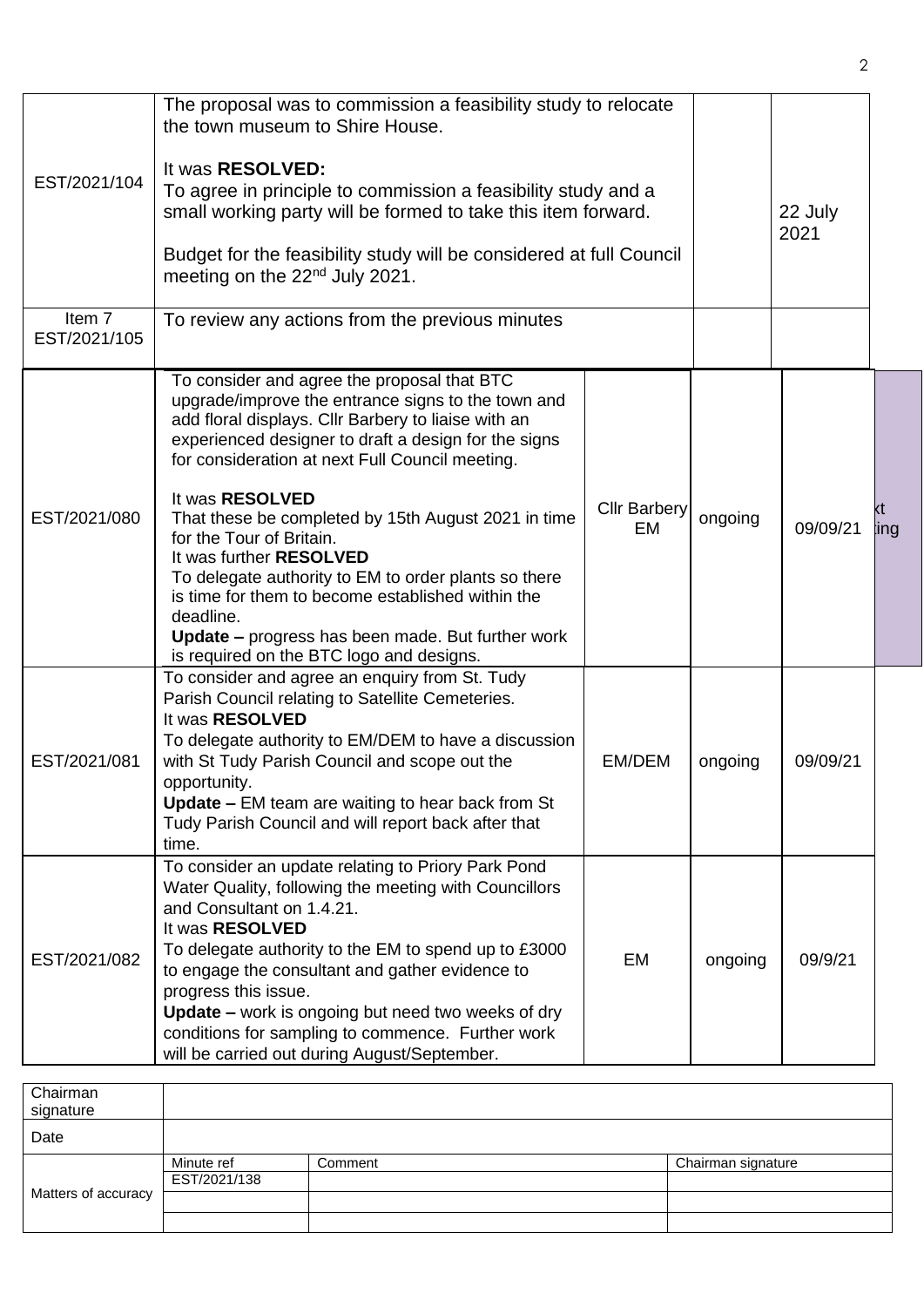| EST/2021/083 | To consider and agree the fee for design and planning<br>works from consultants Mei Loci for the proposed New<br>Cemetery.<br>It was RESOLVED:<br>To delegate authority to the EM to spend up to £8500<br>(inc. VAT and contingency) for consultation, drawings<br>and submission of planning application.<br><b>Update - completed</b>                                                                                                     | EМ                                    | Complete | Complete |
|--------------|---------------------------------------------------------------------------------------------------------------------------------------------------------------------------------------------------------------------------------------------------------------------------------------------------------------------------------------------------------------------------------------------------------------------------------------------|---------------------------------------|----------|----------|
| EST/2021/085 | To consider and agree work scheduling arrangements<br>and progress.<br>It was RESOLVED:<br>To delegate authority to the officers to explore the<br>expansion of use of Work Wallet to include other<br>departments in BTC and to review the rota system<br>within BTC. A report of how use of Work Wallet can be<br>extended beyond the Estates department and costs<br>should be submitted to the next meeting.<br>Update - agenda item 21 | ТC                                    | complete | complete |
| EST/2021/086 | To consider and agree Priory car parks contract<br>arrangements.<br>It was RESOLVED:<br>To delegate authority to EM to obtain quotes for<br>resurfacing and other work in this area.<br>Update - work in progress, EM are obtaining quotes.                                                                                                                                                                                                 | EM                                    | Ongoing  | 09/09/21 |
| EST/2021/087 | To consider the investigation of lease agreement in<br>respect of Football clubs and agree a course of action.<br>It was RESOLVED:<br>To delegate authority to the EM and TC to progress<br>the negotiations with the football clubs and provide an<br>update at the next meeting.<br>Update - the TC is due to meet with the Bodmin<br>Town football club next week.                                                                       | TС                                    | ongoing  | 09/09/21 |
| EST/2021/088 | To consider and agree tree works on Priory pond<br>island. It was RESOLVED:<br>To delegate authority to EM/DEM to scope costed<br>options for the area.<br>Update- to be provided 09/09/2021.                                                                                                                                                                                                                                               | <b>EM/DEM/CLL</b><br><b>R</b> Barbery | ongoing  | 09/09/21 |
| EST/2021/089 | To consider and agree the removal of the centre<br>reservation traffic calmer at Priory car park.<br>It was RESOLVED:<br>That the island is removed and incorporated in the<br>scope of work detailed at minute number<br>EST/2021/086.<br>Update - works included under minute reference 086.                                                                                                                                              | <b>EM/TC</b>                          | ongoing  | 09/09/21 |

| Chairman<br>signature |              |         |                    |
|-----------------------|--------------|---------|--------------------|
| Date                  |              |         |                    |
| Matters of accuracy   | Minute ref   | Comment | Chairman signature |
|                       | EST/2021/138 |         |                    |
|                       |              |         |                    |
|                       |              |         |                    |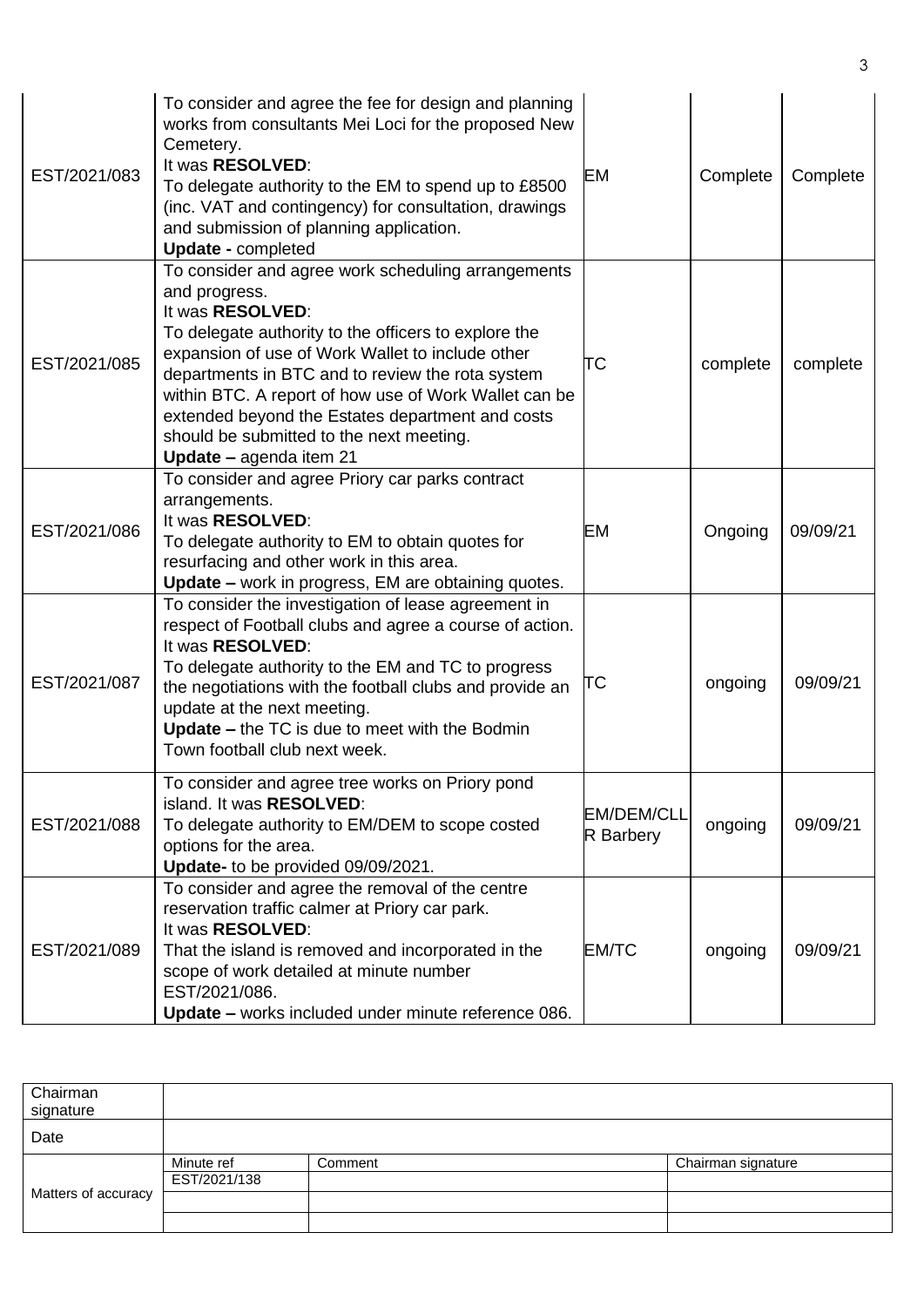| EST/2021/090 | To consider and agree gritting the car park during<br>winter months and policy going forward. Gritting has<br>implications for insurance. A policy needs to clearly<br>state the actions of the council in respect of gritting.<br>The preference would be to not grit as materials would<br>contaminate the pond and affect wildlife. Gritting could<br>be on a reactive review basis, gritting when necessary<br>and have signs up that state this, and that parking is<br>at the own risk.<br>It was <b>RESOLVED</b> :<br>To delegate authority to the EM to develop a policy<br>that reflects this approach.<br><b>Update – the gritting policy will be agend'd for</b><br>09/09/2021 | <b>EM</b> | ongoing  | 09/09/21 |
|--------------|-------------------------------------------------------------------------------------------------------------------------------------------------------------------------------------------------------------------------------------------------------------------------------------------------------------------------------------------------------------------------------------------------------------------------------------------------------------------------------------------------------------------------------------------------------------------------------------------------------------------------------------------------------------------------------------------|-----------|----------|----------|
| EST/2021/090 | Matters in relation to the White Clock -<br>It was further <b>RESOLVED</b> :<br>To delegate authority to the EM to investigate the<br>potential for registering the White Clock as a listed<br>building and a war memorial. Cllr Barbery was<br>thanked for his work on this.<br><b>Update</b> – complete. The EM is to ensure it is properly<br>referenced with Cornwall Council                                                                                                                                                                                                                                                                                                         | EM        | Complete | Complete |
| EST/2021/091 | It was RESOLVED to AGREE to delegate authority to<br>TC to incorporate the H&S/RM into the schedule of<br>meetings<br><b>Update – This is now complete.</b>                                                                                                                                                                                                                                                                                                                                                                                                                                                                                                                               | TС        | Complete | Complete |

| Item 8       | To receive reports, updates, and information from Cornwall Council |  |
|--------------|--------------------------------------------------------------------|--|
|              | Bodmin representatives                                             |  |
| EST/2021/106 |                                                                    |  |
|              | There were none received.                                          |  |
| Item 9       | To consider and agree Financial Statement (Income and              |  |
| EST/2021/107 | Expenditure) for May and June 2021                                 |  |
|              |                                                                    |  |
|              | The committee welcomed this new format and agreed that with some   |  |
|              | minor tweaking of some of the wording it would be a very useful    |  |
|              | monitoring document.                                               |  |
|              |                                                                    |  |
|              | It was RESOLVED:                                                   |  |
|              | To approve the Financial Statement for May and June 2021.          |  |
|              |                                                                    |  |
| Item 10      | To receive risk management updates                                 |  |
| EST/2021/108 |                                                                    |  |
|              | The risk management update was discussed in detail at the last     |  |
|              | Policy and Resources Committee.                                    |  |
|              |                                                                    |  |
|              | The risk register was NOTED.                                       |  |

| Chairman<br>signature |              |         |                    |
|-----------------------|--------------|---------|--------------------|
| Date                  |              |         |                    |
|                       | Minute ref   | Comment | Chairman signature |
|                       | EST/2021/138 |         |                    |
| Matters of accuracy   |              |         |                    |
|                       |              |         |                    |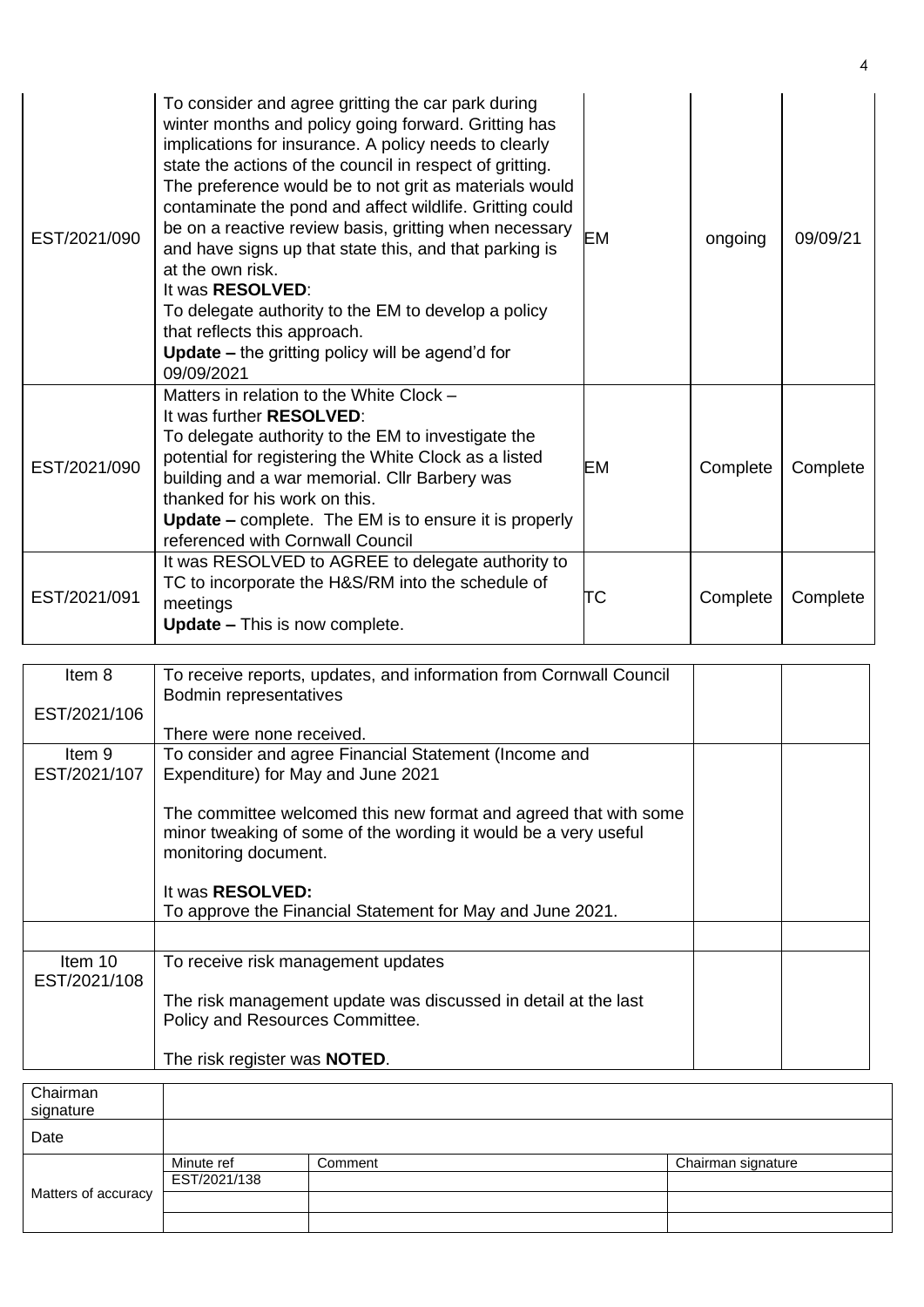| Item 11<br>EST/2021/109 | To consider and agree suspending Financial Regulations to allow<br>payment of deposits of Tour of Britain weekend performers.<br>It was RESOLVED:<br>To approve the payment of deposits of Tour of Britain weekend<br>performers.                                                                                                                                                                                                                                                                                                                                      |            |          |
|-------------------------|------------------------------------------------------------------------------------------------------------------------------------------------------------------------------------------------------------------------------------------------------------------------------------------------------------------------------------------------------------------------------------------------------------------------------------------------------------------------------------------------------------------------------------------------------------------------|------------|----------|
| Item 12<br>EST/2021/110 | To note the update on the Refurbishment of Shire Hall and Shire<br>House Project.<br>The update was NOTED and it was AGREED that a working group<br>of officers and Councillors be set up to take this project forward.<br>Members of the group are Councillor's K Philips, P Brown and M<br>Barbery, with Estate Manager and Deputy Estate Manager.<br>Terms of Reference should be agreed at the first meeting of the<br>group. The group will present its short list for interview to the nearest<br>Committee meeting.                                             | EM/DEM     | 09/09/21 |
|                         | It was also <b>RESOLVED:</b><br>that the working groups for the relocation of the museum and the<br>refurbishment of the Shire Hall and Shire House should be<br>combined. NOTED that the museum working party would only have<br>input on its own feasibility study under its own terms of reference.                                                                                                                                                                                                                                                                 |            |          |
| Item 13<br>EST/2021-111 | To agree to hold a Civic Awards Ceremony on the 10 <sup>th</sup> August 2021<br>at St Petroc's Church followed by light refreshments at Shire House<br>The Committee NOTED and RESOLVED that the Civic Award<br>Ceremony should be held.                                                                                                                                                                                                                                                                                                                               |            |          |
| Item 14<br>EST/2021/112 | To consider and agree the Aims and Objectives of the Estate<br>Committee<br>The following Aims and Objectives of the Estate Committee were<br><b>AGREED:</b><br>To commence the refurbishment of Shire Hall and Shire<br>i.<br>House<br>To meet the health and safety requirements as detailed in the<br>ii.<br>H&S report in relation to the new parks team accommodation<br>To complete the car parking resurfacing works<br>iii.<br>To research options for the old skate park<br>iv.<br>To look at options for refurbishing the towns public<br>v.<br>conveniences | <b>ALL</b> | Ongoing  |
|                         | Together with an agreement to reinstate the Project Initiation<br>documents (PIDS) by early October.                                                                                                                                                                                                                                                                                                                                                                                                                                                                   | EM         | 09/09/21 |

| Chairman            |              |         |                    |
|---------------------|--------------|---------|--------------------|
| signature           |              |         |                    |
| Date                |              |         |                    |
| Matters of accuracy | Minute ref   | Comment | Chairman signature |
|                     | EST/2021/138 |         |                    |
|                     |              |         |                    |
|                     |              |         |                    |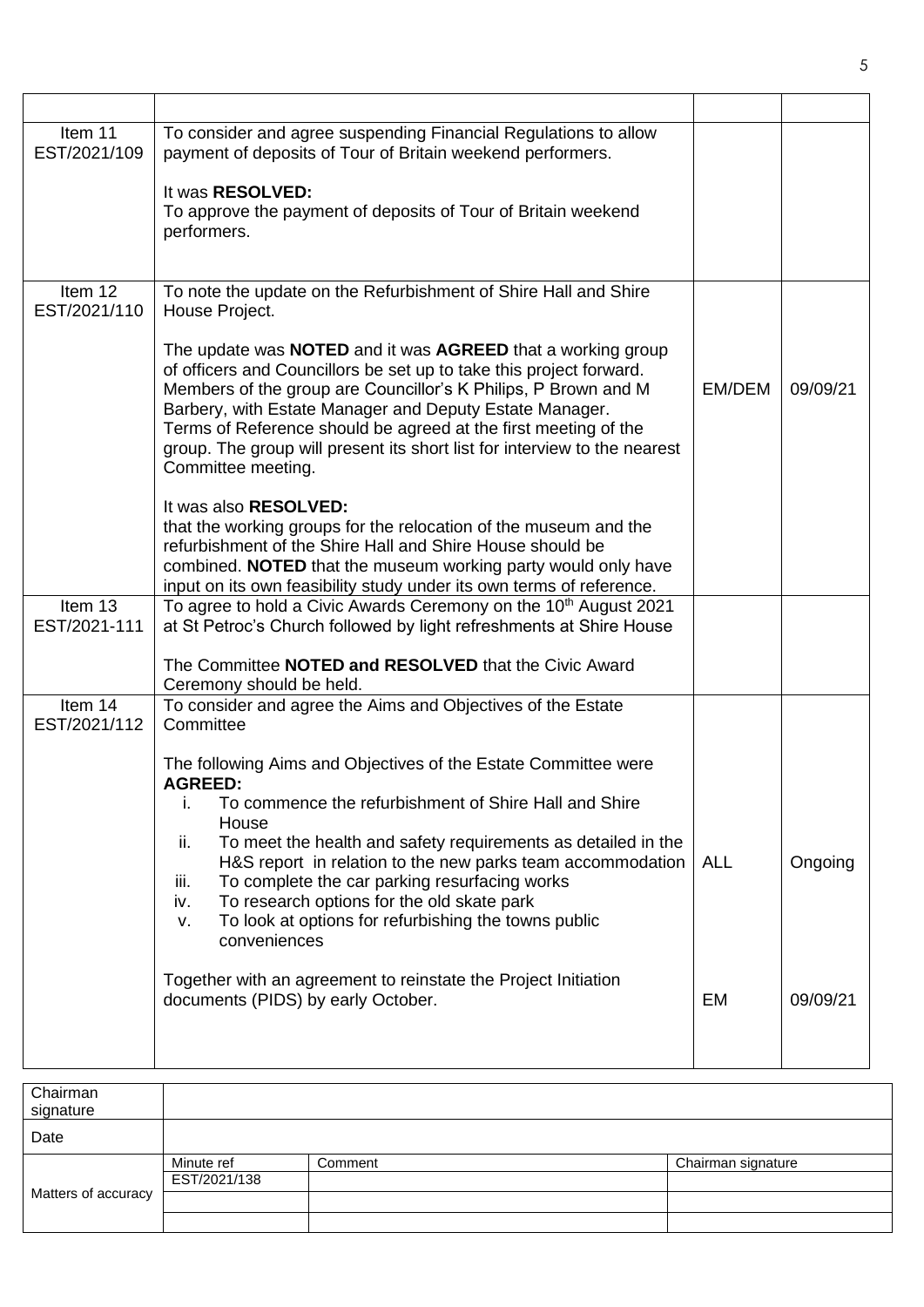| Item 15<br>EST/2021/113 |                                                        | To consider and agree the staff training costs                                                                                                                                                     |                    |          |
|-------------------------|--------------------------------------------------------|----------------------------------------------------------------------------------------------------------------------------------------------------------------------------------------------------|--------------------|----------|
|                         | courses for new employees.                             | The estate team's training costs are well within budget and are<br>mandatory refresher courses for current employees and training                                                                  |                    |          |
|                         |                                                        | Currently BTC contract out its grave digging duties. This may be<br>reviewed once a full complement staff are in place. It was noted<br>however, that a new employee is experienced in this field. |                    |          |
|                         | It was RESOLVED:<br>To agree the staff training costs. |                                                                                                                                                                                                    |                    |          |
| Item 16<br>EST/2021/114 |                                                        | To receive a note on health and safety matters                                                                                                                                                     |                    |          |
|                         | The fire safety report was <b>NOTED.</b>               | The remedial works following the recommendations from the recent<br>fire risk assessment had been carried out.                                                                                     |                    |          |
|                         | It was RESOLVED:<br>detailed in the report.            | To agree the recommendations for further legionella testing as                                                                                                                                     |                    |          |
| Item 17<br>EST/2021/115 | To note the update on play areas                       |                                                                                                                                                                                                    |                    |          |
|                         |                                                        | The update and schedule was discussed with the Committee. Noting<br>that the inspection regime of routine, operational and annual.<br>Routine inspections are now included in Work Wallet.         | <b>EM</b>          | 09/09/21 |
|                         | website.                                               | The replacement schedule will be shared with the public via BTC                                                                                                                                    |                    |          |
|                         | The Committee <b>NOTED</b> the update.                 |                                                                                                                                                                                                    |                    |          |
| Item 18<br>EST/2021/116 |                                                        | To consider and agree the Horticulture update                                                                                                                                                      |                    |          |
|                         | their thanks to the estate team.                       | Councillors have received many positive comments from residents<br>on the standard of the parks. The Committee would like to pass on                                                               |                    |          |
|                         | It was RESOLVED:<br>To agree the horticulture update   |                                                                                                                                                                                                    |                    |          |
| Item 19<br>EST/2021/117 |                                                        | To consider and agree the Ash Dieback contingency fund                                                                                                                                             |                    |          |
|                         | It was RESOLVED:                                       | That the Committee approved the Ash dieback contingency fund of<br>£10,000 which could also be used for emergency storm damage.                                                                    |                    |          |
| Chairman                |                                                        |                                                                                                                                                                                                    |                    |          |
| signature<br>Date       |                                                        |                                                                                                                                                                                                    |                    |          |
|                         | Minute ref                                             | Comment                                                                                                                                                                                            | Chairman signature |          |
| Matters of accuracy     | EST/2021/138                                           |                                                                                                                                                                                                    |                    |          |
|                         |                                                        |                                                                                                                                                                                                    |                    |          |

6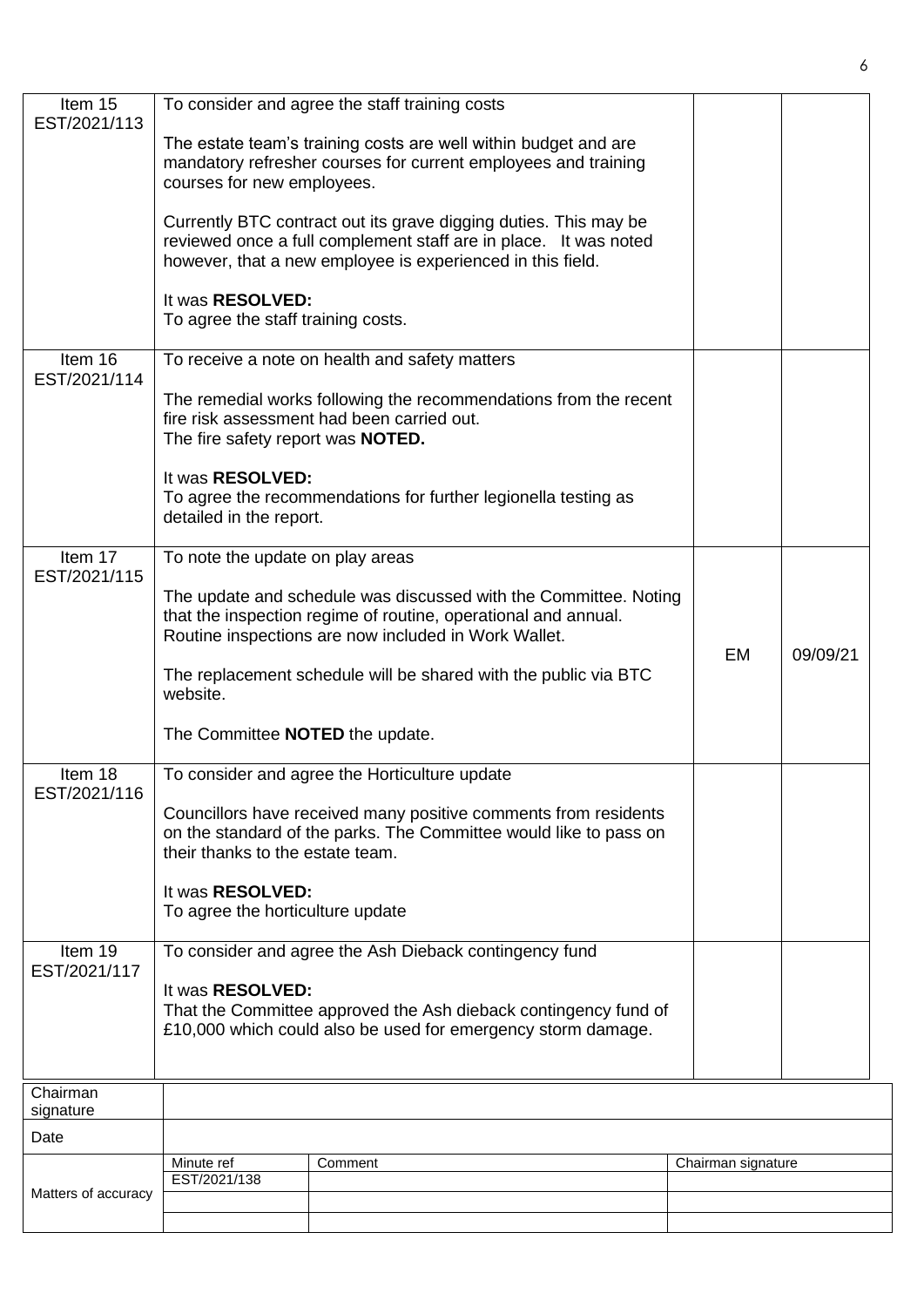| Item 20<br>EST/2021/118 |                                                                                                                                                                                                                                                                                                                                                                                                                                                                                            | To consider and agree the proposals for Work Wallet                                                                                                                                                                                                                                                                                                                                               |                    |          |  |
|-------------------------|--------------------------------------------------------------------------------------------------------------------------------------------------------------------------------------------------------------------------------------------------------------------------------------------------------------------------------------------------------------------------------------------------------------------------------------------------------------------------------------------|---------------------------------------------------------------------------------------------------------------------------------------------------------------------------------------------------------------------------------------------------------------------------------------------------------------------------------------------------------------------------------------------------|--------------------|----------|--|
|                         |                                                                                                                                                                                                                                                                                                                                                                                                                                                                                            | The EM proposed Work Wallet be rolled out to the Facilities<br>Administrator and Caretaker. it was suggested that the Town Clerk<br>and IT/Office Administration and Projects Officer also trial Work<br>Wallet for a period of one month to ascertain its merits for being<br>introduced to the administration team on a permanent basis. This<br>tool could assist with performance monitoring. |                    |          |  |
| Item 21<br>EST/2021/119 | It was RESOLVED:<br>That the Committee approved the roll out of Work Wallet to the<br>Facilities Administrator and Caretaker together with a month trial for<br>the Town Clerk and IT/Office Administration and Projects Officer.<br>Additional monthly cost would be £80.00.<br>The trial is to be reviewed at Estates Committee's next meeting with<br>a more in depth update in 12 months' time.<br>To consider and agree the proposal for Christmas Trees<br>The report was discussed. | <b>DEM</b>                                                                                                                                                                                                                                                                                                                                                                                        | 09/09/21           |          |  |
|                         | It was RESOLVED:<br>That the Committee agreed to delegate authority for the DEM and<br>Cllr M Barbery to visit Stacey's Christmas Tree farm to ascertain the<br>quality of their trees. Visit to take place w/c 12/07/2021.                                                                                                                                                                                                                                                                | Cllr<br>Barbery/<br><b>DEM</b>                                                                                                                                                                                                                                                                                                                                                                    | 09/09/21           |          |  |
| Item 22<br>EST/2021/120 |                                                                                                                                                                                                                                                                                                                                                                                                                                                                                            | To note and agree the site security update and costs                                                                                                                                                                                                                                                                                                                                              |                    |          |  |
|                         | It was RESOLVED:<br>That the Committee approved the costs to standardise the 40<br>padlocks with combination locks across all sites.                                                                                                                                                                                                                                                                                                                                                       | <b>DEM</b>                                                                                                                                                                                                                                                                                                                                                                                        | 09/09/21           |          |  |
| Item 23<br>EST/2021/121 | To consider and agree the cost of rat bin and bait box<br>It was RESOLVED:<br>That the Committee approved the cost of the rat waste bin and bait<br>box to be installed by the rats nest.                                                                                                                                                                                                                                                                                                  |                                                                                                                                                                                                                                                                                                                                                                                                   |                    | 09/09/21 |  |
| Item 24                 |                                                                                                                                                                                                                                                                                                                                                                                                                                                                                            | To consider and agree the proposal for the Parks Attendant Role                                                                                                                                                                                                                                                                                                                                   |                    |          |  |
| EST/2021/122            | With two vacant estate operative roles it was proposed that one role<br>be more focused towards a park attendant role. This role would still<br>fulfil many of the usual estate operative tasks such as grass cutting<br>but would also have a more dedicated focus on Priory Park and<br>Mount Folley.                                                                                                                                                                                    |                                                                                                                                                                                                                                                                                                                                                                                                   |                    |          |  |
|                         | It was RESOLVED:<br>That the Committee approved the proposal for the Parks Attendant<br>role, with a view to an amendment of the job title to Parks Operative.                                                                                                                                                                                                                                                                                                                             |                                                                                                                                                                                                                                                                                                                                                                                                   |                    | 09/09/21 |  |
| Chairman<br>signature   |                                                                                                                                                                                                                                                                                                                                                                                                                                                                                            |                                                                                                                                                                                                                                                                                                                                                                                                   |                    |          |  |
| Date                    |                                                                                                                                                                                                                                                                                                                                                                                                                                                                                            |                                                                                                                                                                                                                                                                                                                                                                                                   |                    |          |  |
|                         | Minute ref<br>EST/2021/138                                                                                                                                                                                                                                                                                                                                                                                                                                                                 | Comment                                                                                                                                                                                                                                                                                                                                                                                           | Chairman signature |          |  |
| Matters of accuracy     |                                                                                                                                                                                                                                                                                                                                                                                                                                                                                            |                                                                                                                                                                                                                                                                                                                                                                                                   |                    |          |  |
|                         |                                                                                                                                                                                                                                                                                                                                                                                                                                                                                            |                                                                                                                                                                                                                                                                                                                                                                                                   |                    |          |  |

7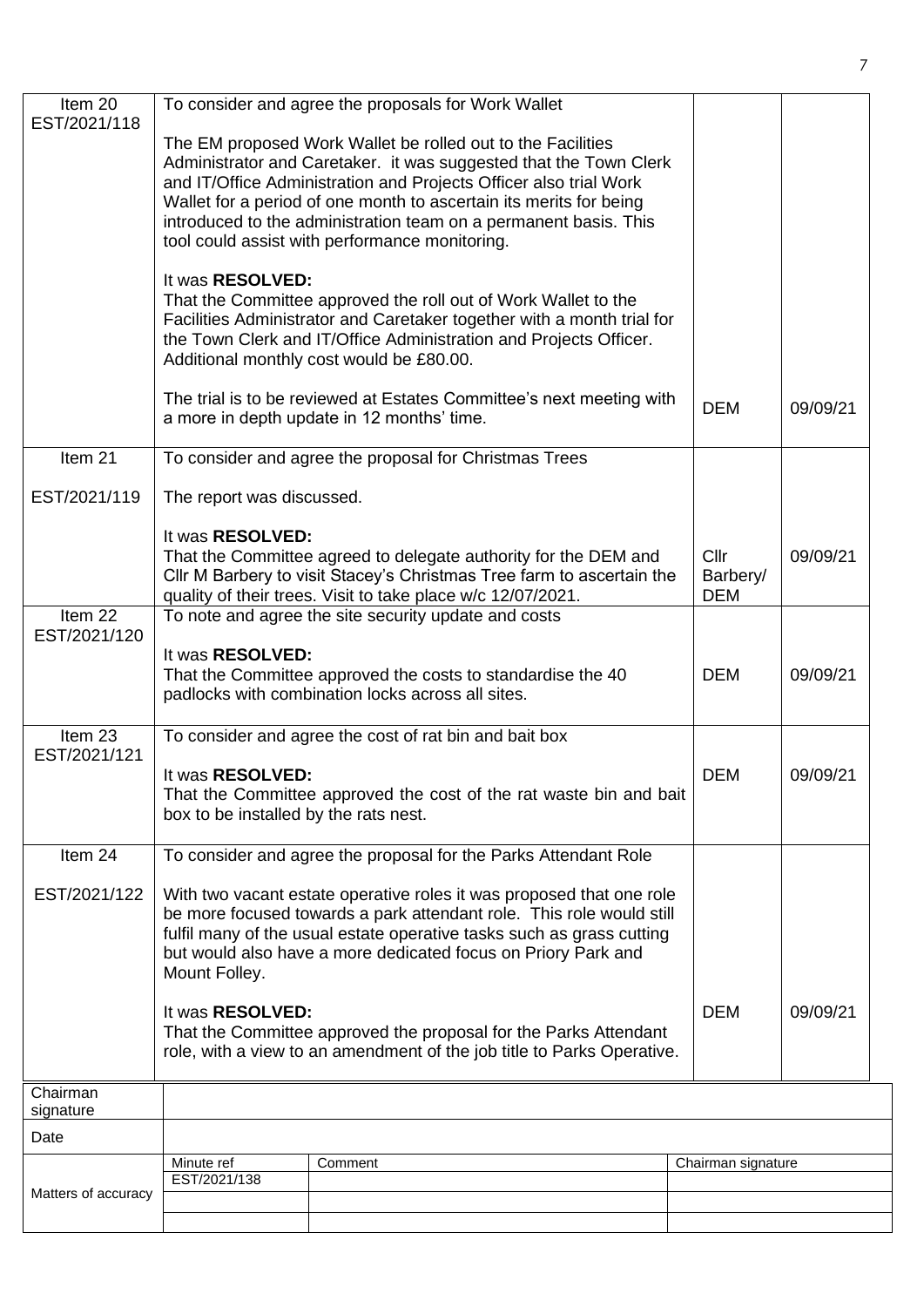| Item 25<br>EST/2021/123 | replacement                                                                                                                                                                                                                       | To consider and agree the recommendations for machinery                                                                                                                                                                                                                         |                    |          |
|-------------------------|-----------------------------------------------------------------------------------------------------------------------------------------------------------------------------------------------------------------------------------|---------------------------------------------------------------------------------------------------------------------------------------------------------------------------------------------------------------------------------------------------------------------------------|--------------------|----------|
|                         | Committee at a later date.                                                                                                                                                                                                        | It was noted that the cemetery equipment is not included on the<br>schedule. The DEM will take a long term view on this and return to                                                                                                                                           |                    |          |
|                         | It was RESOLVED:<br>machinery.                                                                                                                                                                                                    | That the Committee approved the recommendations for machinery<br>replacement and agreed a month's trial of rechargeable Makita                                                                                                                                                  | <b>DEM</b>         | 09/09/21 |
| Item 26<br>EST/2021/124 |                                                                                                                                                                                                                                   | To consider and agree the grass cutting policy                                                                                                                                                                                                                                  |                    |          |
|                         |                                                                                                                                                                                                                                   | The policy was discussed, and it was noted that a GIS plan would be<br>produced for each site. The cutting standards can be adjusted to<br>suit. The policy will be published on BTC website which will inform<br>our residents of the excellent work of our estate operatives. |                    |          |
|                         | It was RESOLVED:<br>agreed in principle by the Committee                                                                                                                                                                          | That the grass cutting policy, with some minor amendments, was                                                                                                                                                                                                                  | <b>DEM</b>         | 09/09/21 |
| Item 27<br>EST/2021/125 | gardening club                                                                                                                                                                                                                    | To consider and agree the grant application from Cardinham                                                                                                                                                                                                                      |                    |          |
|                         | contribute too.                                                                                                                                                                                                                   | The EM briefed the Committee on a proposal to help supply the<br>gardening club with bulbs to be planted on the roundabout at<br>Morrisons. It was suggested that Morrisons should be asked to                                                                                  |                    |          |
|                         |                                                                                                                                                                                                                                   | The Blue Tits are also looking to plant up Callywith roundabout and<br>the Committee felt that both organisations should benefit.                                                                                                                                               | EM                 | 09/09/21 |
|                         | It was RESOLVED:<br>That the Committee agreed that:<br>i.<br>ii.<br>grant application form<br>iii.<br>gardening group                                                                                                             | The EM should contact Morrisons with a view to them gifting<br>some bulbs for the roundabout.<br>Both the Blue Tits and Cardinham gardening club complete a<br>Bodmin Town Council to supply two bags of bulbs per                                                              |                    |          |
| Item 28<br>EST/2021/126 | To consider the proposal to install a height barrier in Priory car park<br>The issue of larger high sided vehicles parking overnight was<br>discussed. Height barriers would not work so a suggestion of<br>signage was welcomed. |                                                                                                                                                                                                                                                                                 | EM                 | 09/09/21 |
|                         | It was RESOLVED:<br>To delegate authority to EM to scope appropriate signage to deter<br>the over nigh carparking of high sided vehicles.                                                                                         |                                                                                                                                                                                                                                                                                 |                    |          |
| Chairman<br>signature   |                                                                                                                                                                                                                                   |                                                                                                                                                                                                                                                                                 |                    |          |
| Date                    |                                                                                                                                                                                                                                   |                                                                                                                                                                                                                                                                                 |                    |          |
|                         | Minute ref<br>EST/2021/138                                                                                                                                                                                                        | Comment                                                                                                                                                                                                                                                                         | Chairman signature |          |
| Matters of accuracy     |                                                                                                                                                                                                                                   |                                                                                                                                                                                                                                                                                 |                    |          |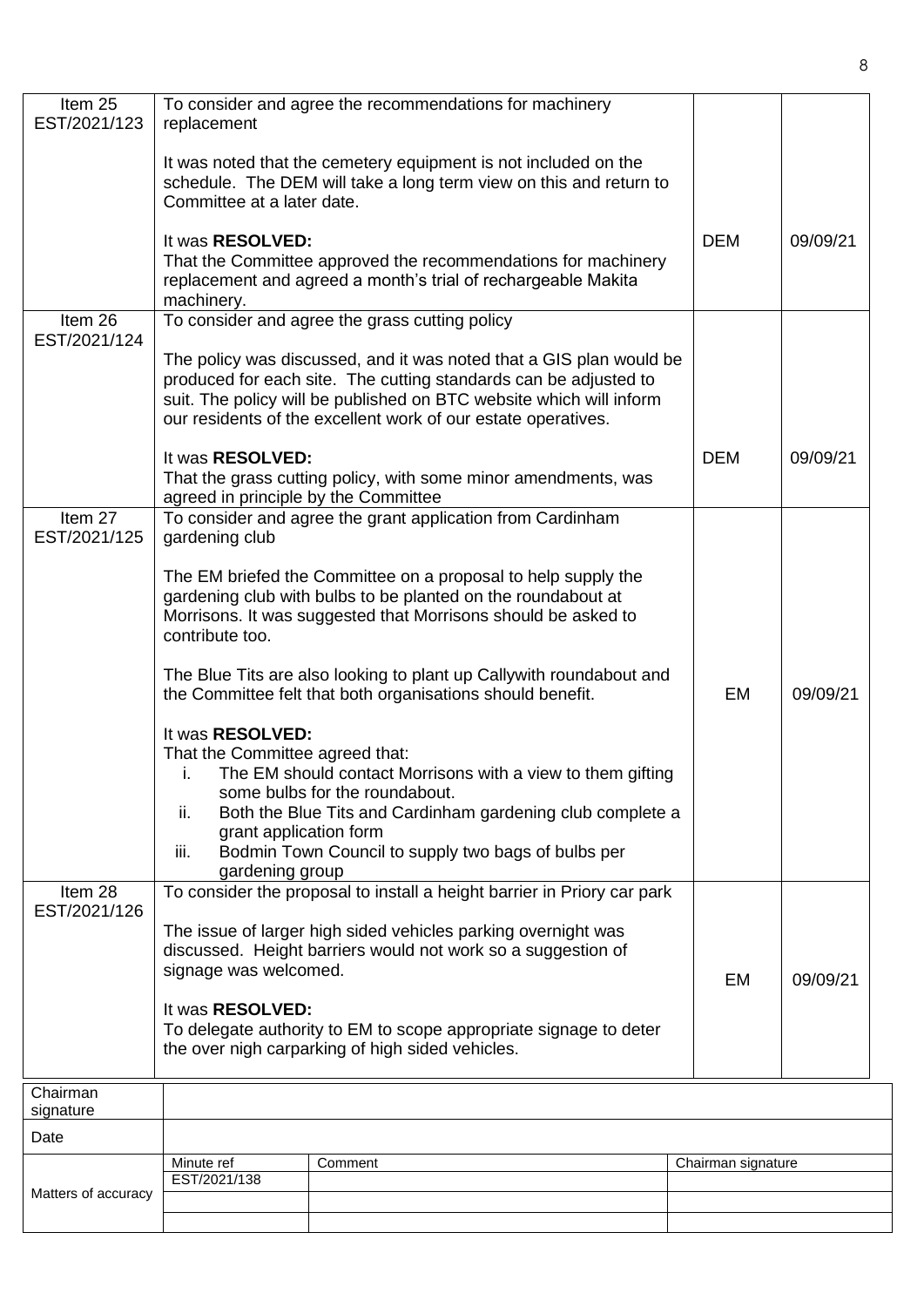| Item 29<br>EST/2021/127 | fund bid and development process                                                                                           | To consider and agree issues emerging from the Welcome Back                                                                                                                                                                                                                                                                                   |                    |          |
|-------------------------|----------------------------------------------------------------------------------------------------------------------------|-----------------------------------------------------------------------------------------------------------------------------------------------------------------------------------------------------------------------------------------------------------------------------------------------------------------------------------------------|--------------------|----------|
|                         | this process.                                                                                                              | The Welcome Back Fund Expression of Interest has now been<br>submitted to Cornwall Council. It is essential that both the Estates<br>Committee and Community Services Committee work together on                                                                                                                                              |                    |          |
|                         | options discussed:                                                                                                         | The bid requires information on the storage and maintenance of the<br>equipment purchased with the grant funding. There were two                                                                                                                                                                                                              | All                | 09/09/21 |
|                         | Purchase of trailer<br>İ.<br>ii.                                                                                           | Storage in one of the cells at Shire House                                                                                                                                                                                                                                                                                                    |                    |          |
|                         | It was <b>RESOLVED:</b>                                                                                                    |                                                                                                                                                                                                                                                                                                                                               |                    |          |
|                         |                                                                                                                            | To agree in principle for the short term to store the equipment in one<br>of the cells at Shire House, and to purchase a dehumidifier to assist<br>in the drying out process. A longer term option can be agreed later.                                                                                                                       |                    |          |
| Item 30<br>EST/2021/128 |                                                                                                                            | To consider and agree a report on uniform expenditure                                                                                                                                                                                                                                                                                         |                    |          |
|                         |                                                                                                                            | The EM briefed the Committee on the need for three sets of PPE<br>clothing per operative and the necessity for substantial 'fit for<br>purpose' safety boots. These items of PPE issue are always signed<br>for. Value for money and buying local is paramount and as such<br>quotes were received from four organisations. PPE was purchased |                    |          |
|                         | from Jog Safety                                                                                                            |                                                                                                                                                                                                                                                                                                                                               |                    |          |
|                         |                                                                                                                            | The uniform expenditure report was <b>NOTED</b> .                                                                                                                                                                                                                                                                                             |                    |          |
| Item 31<br>EST/2021/129 | <b>Street toilets</b>                                                                                                      | To consider and agree an update on the opening of Higher Bore                                                                                                                                                                                                                                                                                 |                    |          |
|                         | <b>July 2021</b>                                                                                                           | An update to the Committee was provided by the EM. The Higher<br>Bore Streets have now been cleaned and will be fully open by 10                                                                                                                                                                                                              |                    |          |
|                         | The Committee NOTED the update.                                                                                            |                                                                                                                                                                                                                                                                                                                                               |                    |          |
| Item 32<br>EST/2021/130 |                                                                                                                            | To consider the draft Bodmin Market regulations                                                                                                                                                                                                                                                                                               |                    |          |
|                         | It was RESOLVED:<br>agree which appendix to use.                                                                           | That the draft Bodmin Market Regulations and appendices, were<br>agreed in principle and delegated authority to the DTC and CSO to                                                                                                                                                                                                            | DTC/<br><b>CSO</b> | 09/09/21 |
| Item 33                 |                                                                                                                            | <b>ITEMS CONTAINING EXEMPT INFORMATION</b>                                                                                                                                                                                                                                                                                                    |                    |          |
| EST/2021/131            | listed below:                                                                                                              | To consider passing the following Resolution in respect of the items                                                                                                                                                                                                                                                                          |                    |          |
|                         | "That the press and public be excluded from the Meeting in<br>accordance with Section 1 of the Public Bodies (Admission to |                                                                                                                                                                                                                                                                                                                                               |                    |          |
| Chairman                |                                                                                                                            |                                                                                                                                                                                                                                                                                                                                               |                    |          |
| signature               |                                                                                                                            |                                                                                                                                                                                                                                                                                                                                               |                    |          |
| Date                    |                                                                                                                            |                                                                                                                                                                                                                                                                                                                                               |                    |          |
|                         | Minute ref<br>EST/2021/138                                                                                                 | Comment                                                                                                                                                                                                                                                                                                                                       | Chairman signature |          |
| Matters of accuracy     |                                                                                                                            |                                                                                                                                                                                                                                                                                                                                               |                    |          |
|                         |                                                                                                                            |                                                                                                                                                                                                                                                                                                                                               |                    |          |